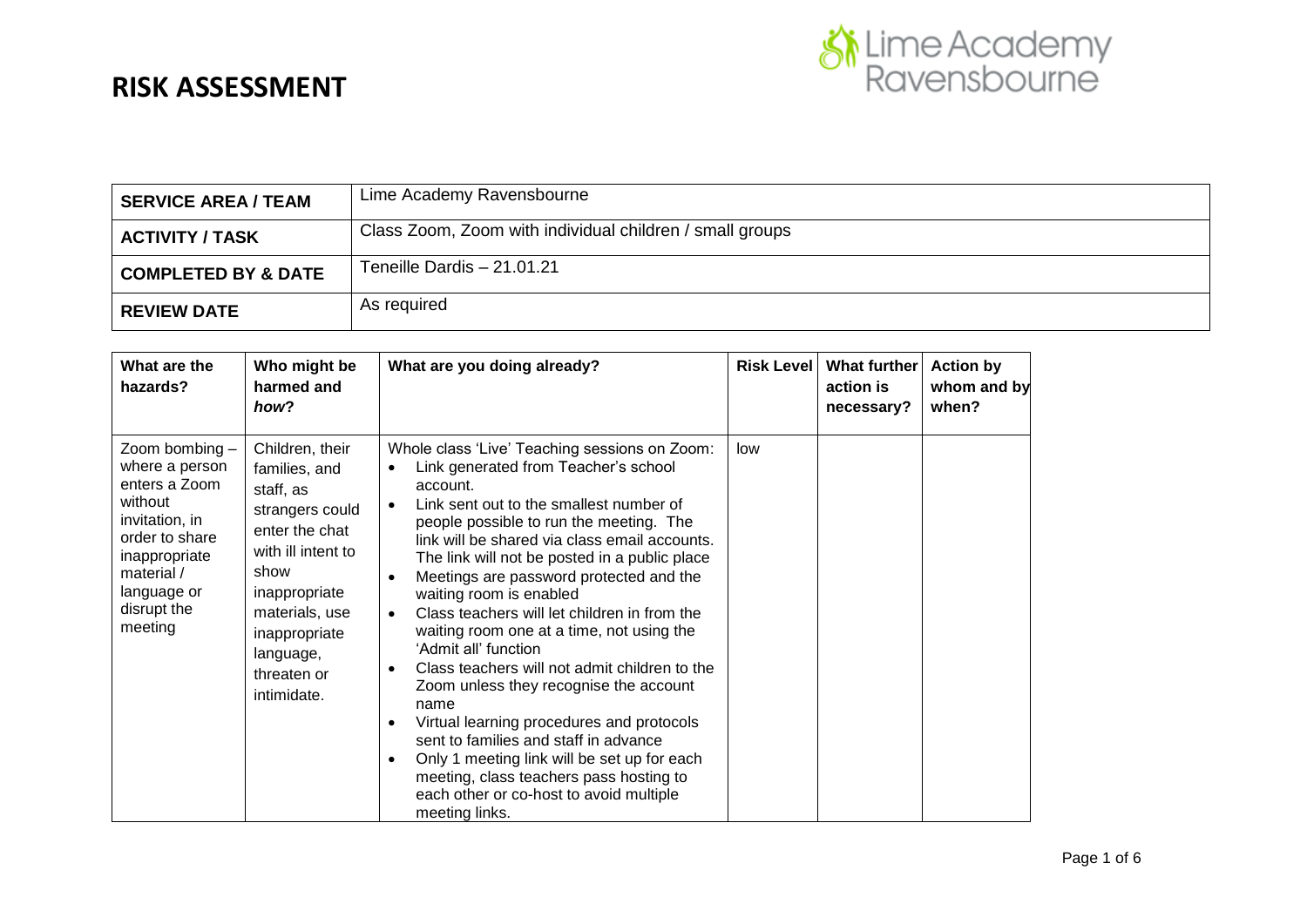

| What are the<br>hazards?                                                        | Who might be<br>harmed and<br>how?                                                                                                                                                                              | What are you doing already?                                                                                                                                                                                                                                                                                                                                                                                                                                                                                                                                                                                                       | <b>Risk Level</b> | What further<br>action is<br>necessary? | <b>Action by</b><br>whom and by<br>when? |
|---------------------------------------------------------------------------------|-----------------------------------------------------------------------------------------------------------------------------------------------------------------------------------------------------------------|-----------------------------------------------------------------------------------------------------------------------------------------------------------------------------------------------------------------------------------------------------------------------------------------------------------------------------------------------------------------------------------------------------------------------------------------------------------------------------------------------------------------------------------------------------------------------------------------------------------------------------------|-------------------|-----------------------------------------|------------------------------------------|
|                                                                                 |                                                                                                                                                                                                                 | If a meeting is infiltrated, the host staff<br>$\bullet$<br>member will end the meeting immediately<br>and make contact with families through their<br>class email account. SLT will make a follow<br>up phone call. The zoom link will not be<br>used again.<br>1:1 'Live' Teaching sessions on Zoom:<br>Sessions will follow the same format as<br>Whole Class sessions.                                                                                                                                                                                                                                                        |                   |                                         |                                          |
| Leaked links                                                                    | Children, their<br>families, and<br>staff, as<br>strangers could<br>enter the chat<br>with ill intent to<br>show<br>inappropriate<br>materials, use<br>inappropriate<br>language,<br>threaten or<br>intimidate. | Zoom link sent out to the smallest number<br>$\bullet$<br>of people possible to run the meeting. The<br>link will be shared via class email accounts.<br>The link will not be posted in a public place<br>Meetings are password protected and the<br>$\bullet$<br>waiting room is enabled<br>Class teachers will let children in from the<br>$\bullet$<br>waiting room one at a time, not using the<br>'Admit all' function<br>Class teachers will not admit children to the<br>Zoom unless they recognise the account<br>name<br>Virtual learning procedures and protocols<br>$\bullet$<br>sent to families and staff in advance | low               |                                         |                                          |
| Inappropriate<br>background area<br>used in chat by<br>staff member or<br>child | Children,<br>families and staff<br>through<br>inadvertent<br>disclosure of                                                                                                                                      | • Staff to ensure that background area is free<br>from personal items like family photographs,<br>links to address.<br>· Backgrounds to be blurred if required<br>• Address issues with any child's background if<br>needed                                                                                                                                                                                                                                                                                                                                                                                                       | low               |                                         |                                          |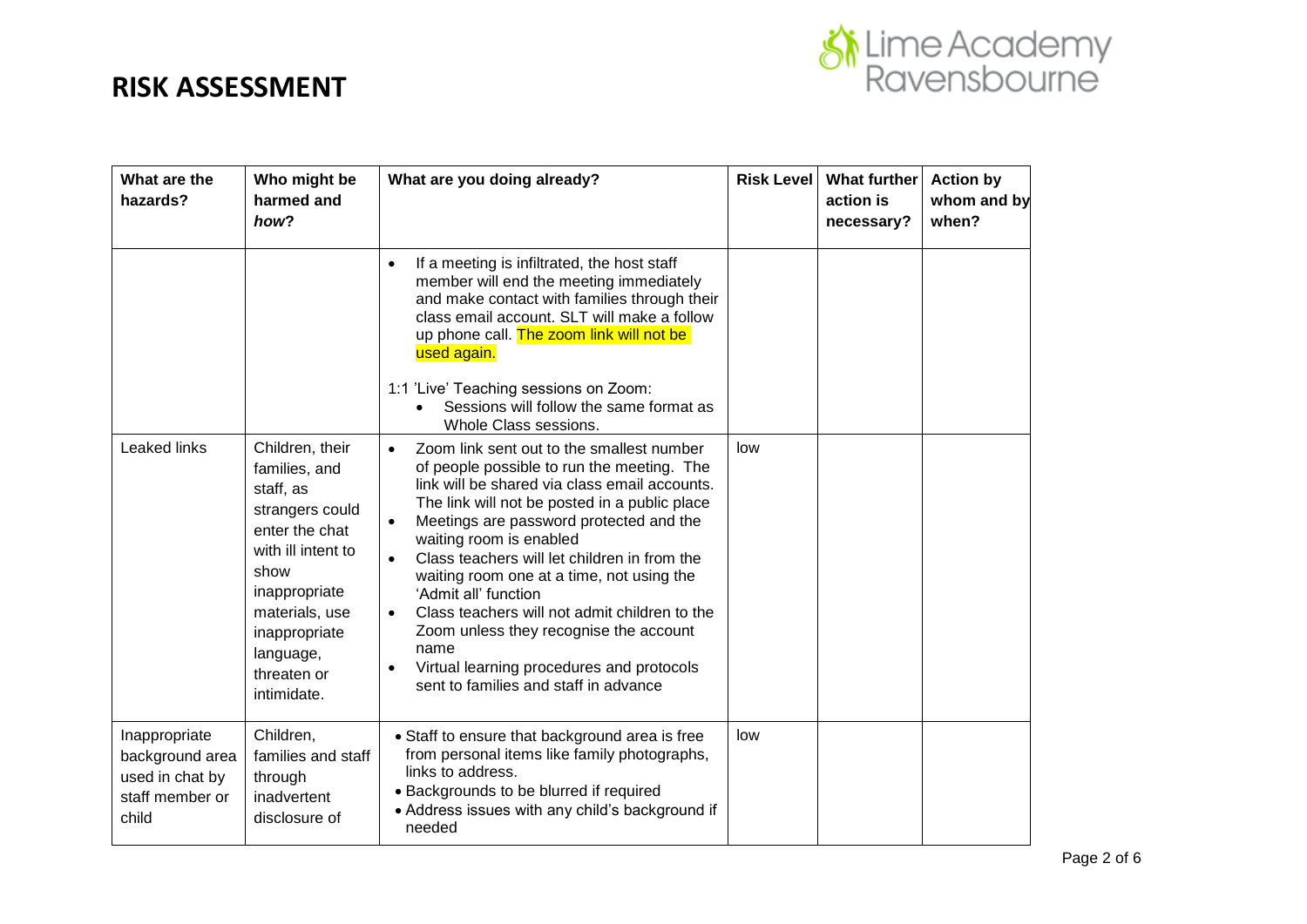

| What are the<br>hazards?                                          | Who might be<br>harmed and<br>how?                                                              | What are you doing already?                                                                                                                                                                                                                                                                          | <b>Risk Level</b> | What further<br>action is<br>necessary? | <b>Action by</b><br>whom and by<br>when? |
|-------------------------------------------------------------------|-------------------------------------------------------------------------------------------------|------------------------------------------------------------------------------------------------------------------------------------------------------------------------------------------------------------------------------------------------------------------------------------------------------|-------------------|-----------------------------------------|------------------------------------------|
|                                                                   | personal<br>information<br>available in the<br>background<br>picture                            | • Families asked to consider the background<br>where their child will be during Zoom calls                                                                                                                                                                                                           |                   |                                         |                                          |
| Children being<br>unsupervised<br>during Zoom                     | Children and<br>staff $-$ risk of<br>allegations of<br>inappropriate<br>comments /<br>behaviour | Parents to be aware of virtual sessions<br>guidance and be in the room during<br>meeting.<br>Check once sessions starts that an<br>adult is present in the room<br>If child is left unattended the class<br>teacher will stop the session and report<br>this to SLT                                  | low               |                                         |                                          |
| Parents passing<br>on Zoom<br><b>Meeting Details</b><br>to others | Infiltration of<br>meetings by<br>people with ill<br>intent                                     | Parents told that they must not give<br>$\bullet$<br>individual meeting details to others.<br>They should direct other parents to<br>school staff to gain information.<br>If nay unauthorised person join the<br>meeting the class teacher will end the<br>session and report the issue to SLT       | low               |                                         |                                          |
| Session being<br>recorded                                         | Staff / pupils<br>recorded without<br>their knowledge                                           | Staff should to log in to their Zoom<br>$\bullet$<br>settings on their browser to turn off the<br>screen recording permissions when<br>scheduling meetings - see screenshot<br>below.<br>Class teachers will only record the<br>session if all parents have given<br>consent. Sessions would only be | low               |                                         |                                          |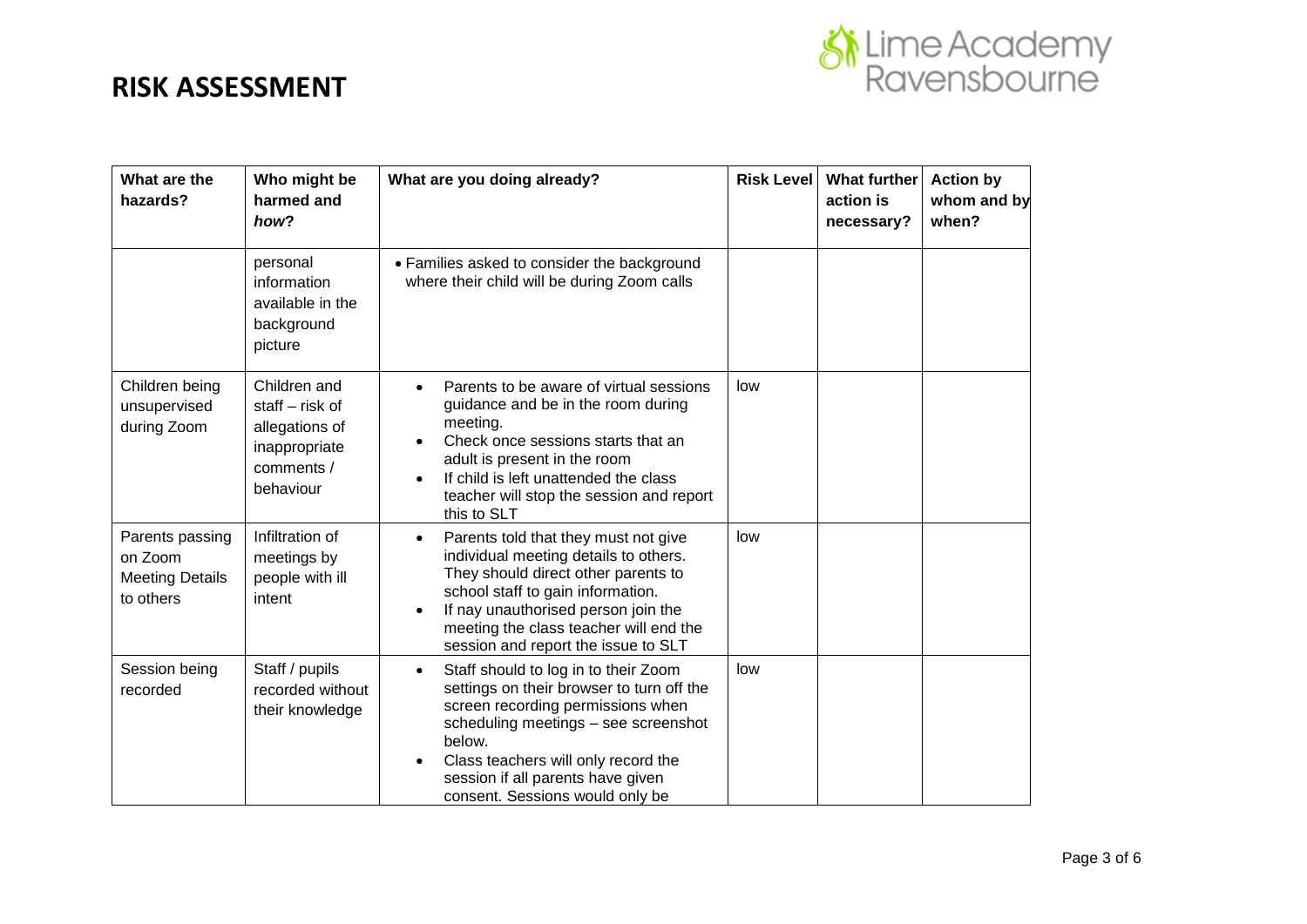

| What are the<br>hazards? | Who might be<br>harmed and<br>how? | What are you doing already?                                   | Risk Level   What further   Action by<br>action is<br>necessary? | whom and by<br>when? |
|--------------------------|------------------------------------|---------------------------------------------------------------|------------------------------------------------------------------|----------------------|
|                          |                                    | recorded for purposes of evidencing<br>learning taking place. |                                                                  |                      |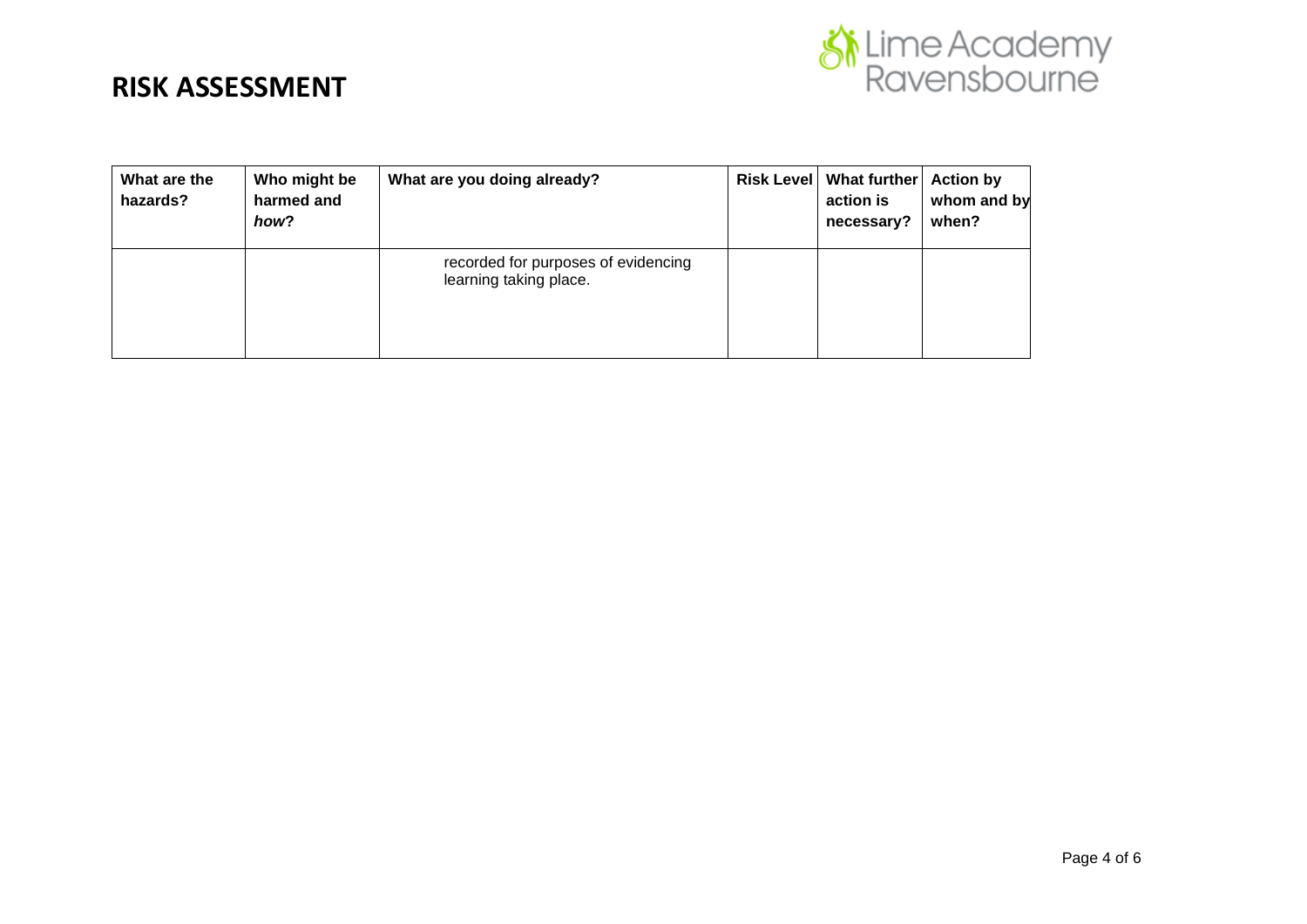

| O<br>仚                                  | A   https://us02web.zoom.us/profile/setting?tab=recording                                                                                                        |                           | $\square$                           | ☆<br>☆                          | $\mathbb{Z}$<br>$\overrightarrow{P}$<br>$\ldots$ |
|-----------------------------------------|------------------------------------------------------------------------------------------------------------------------------------------------------------------|---------------------------|-------------------------------------|---------------------------------|--------------------------------------------------|
|                                         | REQUEST A DEMO                                                                                                                                                   |                           | +44 (20) 7039 8961 OR 0800 368 7314 | RESOURCES $\blacktriangleright$ | <b>SUPPORT</b>                                   |
| <b>ZOOM</b><br>SOLUTIONS -              | <b>PLANS &amp; PRICING</b><br><b>CONTACT SALES</b>                                                                                                               | <b>SCHEDULE A MEETING</b> | <b>JOIN A MEETING</b>               | <b>HOST A MEETING +</b>         |                                                  |
| <b>PERSONAL</b><br>Profile              | <b>Meeting</b><br><b>Telephone</b><br><b>Recording</b>                                                                                                           |                           |                                     |                                 |                                                  |
| <b>Meetings</b>                         | Recording                                                                                                                                                        |                           |                                     |                                 |                                                  |
| <b>Webinars</b>                         | <b>Local recording</b>                                                                                                                                           |                           |                                     | Modified                        | <b>Reset</b>                                     |
| <b>Recordings</b>                       | Allow hosts and participants to record the meeting to a local file                                                                                               |                           |                                     |                                 |                                                  |
| <b>Settings</b>                         | <b>Automatic recording</b><br>Record meetings automatically as they start                                                                                        |                           |                                     |                                 |                                                  |
| <b>ADMIN</b>                            |                                                                                                                                                                  |                           |                                     |                                 |                                                  |
| <b>User Management</b><br>$\rightarrow$ | <b>Recording disclaimer</b>                                                                                                                                      |                           |                                     |                                 |                                                  |
| <b>Room Management</b><br>$\rightarrow$ | Show a customizable disclaimer to participants before a recording starts $\boxed{\mathcal{V}}$                                                                   |                           |                                     |                                 |                                                  |
| > Account Management                    | Multiple audio notifications of recorded meeting                                                                                                                 |                           |                                     |                                 |                                                  |
| > Advanced                              | Play notification messages to participants who join the meeting audio. These<br>messages play each time the recording starts or restarts, informing participants |                           |                                     |                                 |                                                  |